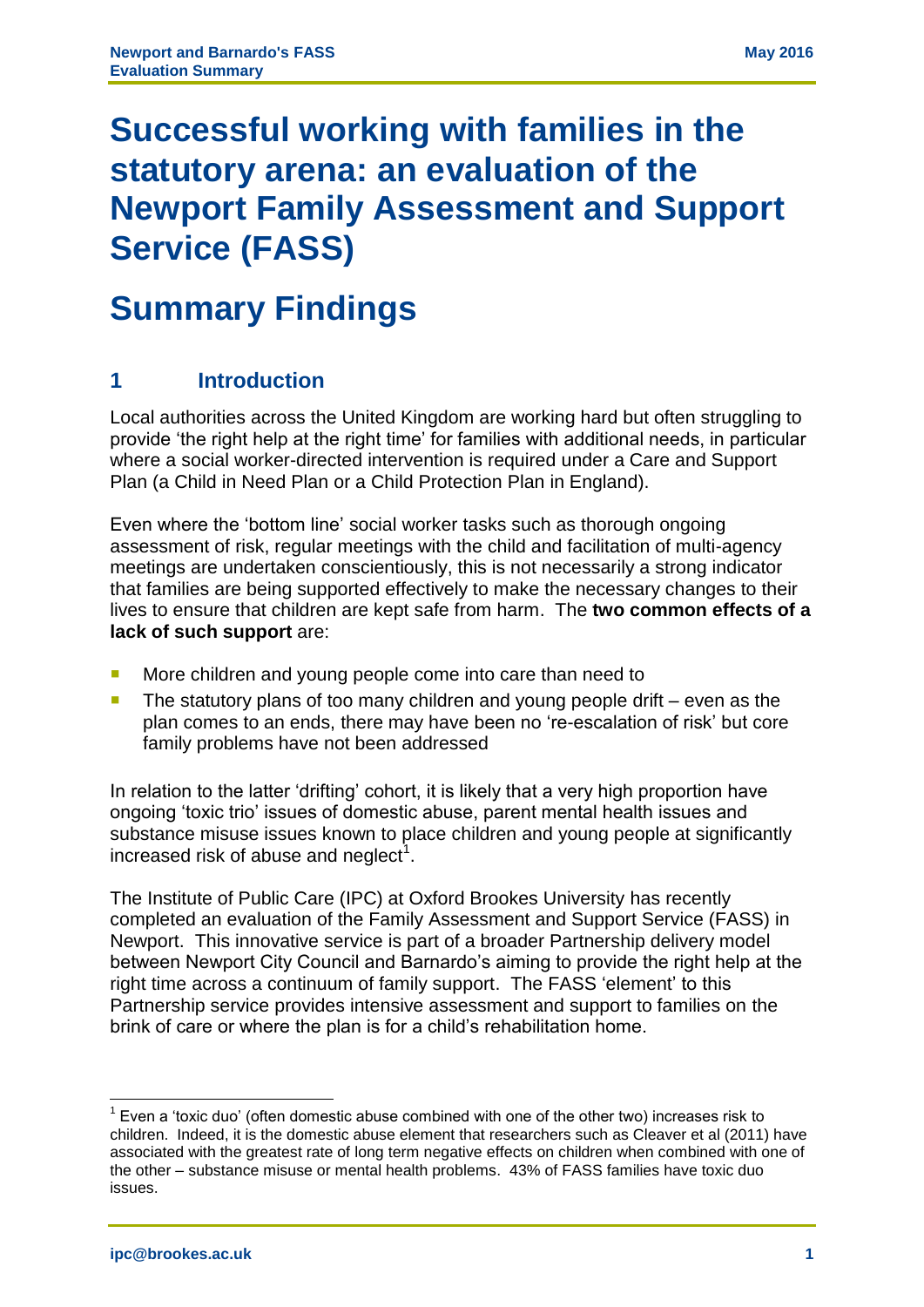The IPC evaluation has identified that the service is providing highly evidence-based and effective support to children and families on the brink of care and enabling a very high proportion to remain living safely at home. FASS is also a very cost effective model compared with similar projects reported in other parts of the UK. This short report sets out to explore exactly how and why this is so.

# **2 How FASS works**

The main innovation of FASS is that it has taken on board the evidence base relating to 'what works' with families in need who are likely to be resistant to change, and has applied this evidence base – rigorously.

FASS employs mainly people with a relevant professional qualification for example in social work, education, psychology and systemic practice. The team also includes some very experienced Family Support Workers. Staff are encouraged to apply their knowledge base (in key areas such as attachment, parenting and change theory) and existing skills in a structured, strongly supervised way with families. The team culture and key leaders within it promote consistently high standards of working with families who are likely to be resistant to change. Group and one to one supervision also supports a creative, solutions-focused approach to working with families where they appear to be 'stuck'.

*Visits and direct work with families MUST have a specific therapeutic purpose*

*It's important that we apply curiosity – have a curious mind and reflect / promote family reflection*

Workers have a 'toolkit' and 'standards' for practice but can flex to suit the family – and managers and workers alike believe that this is a very satisfying as well as effective way of working.

FASS works in a two-staged and holistic way with families referred to it, often in a crisis. Social Workers continue to case hold.

#### **Stage One**

The first (approximately 2-4 week) stage is intended to be 'gripping<sup>2</sup>' of the family and focuses on exploring their history, strengths and issues in more depth. The evaluation found clear evidence that families tend to reveal more relevant information to FASS workers than to the assessing and eventually case holding Social Worker – particularly about their past childhood experiences and patterns of family life including cycles of domestic abuse. At least 37% of families referred to the service included a parent or parents who were themselves abused or neglected as children. During this stage, workers seek to come alongside families, to be trusted by them – including through the application of strongly motivational and empathetic techniques. Workers are all trained in motivational interviewing and solutions-focused techniques and have sufficient day to day practice in it to facilitate confident practice in this area.

 $\overline{a}$ 

 $2$  Some of the research evidence relating to other forms of intensive support to families (such as family intervention teams) has referenced the positive impact of having a 'gripping' initial phase of intervention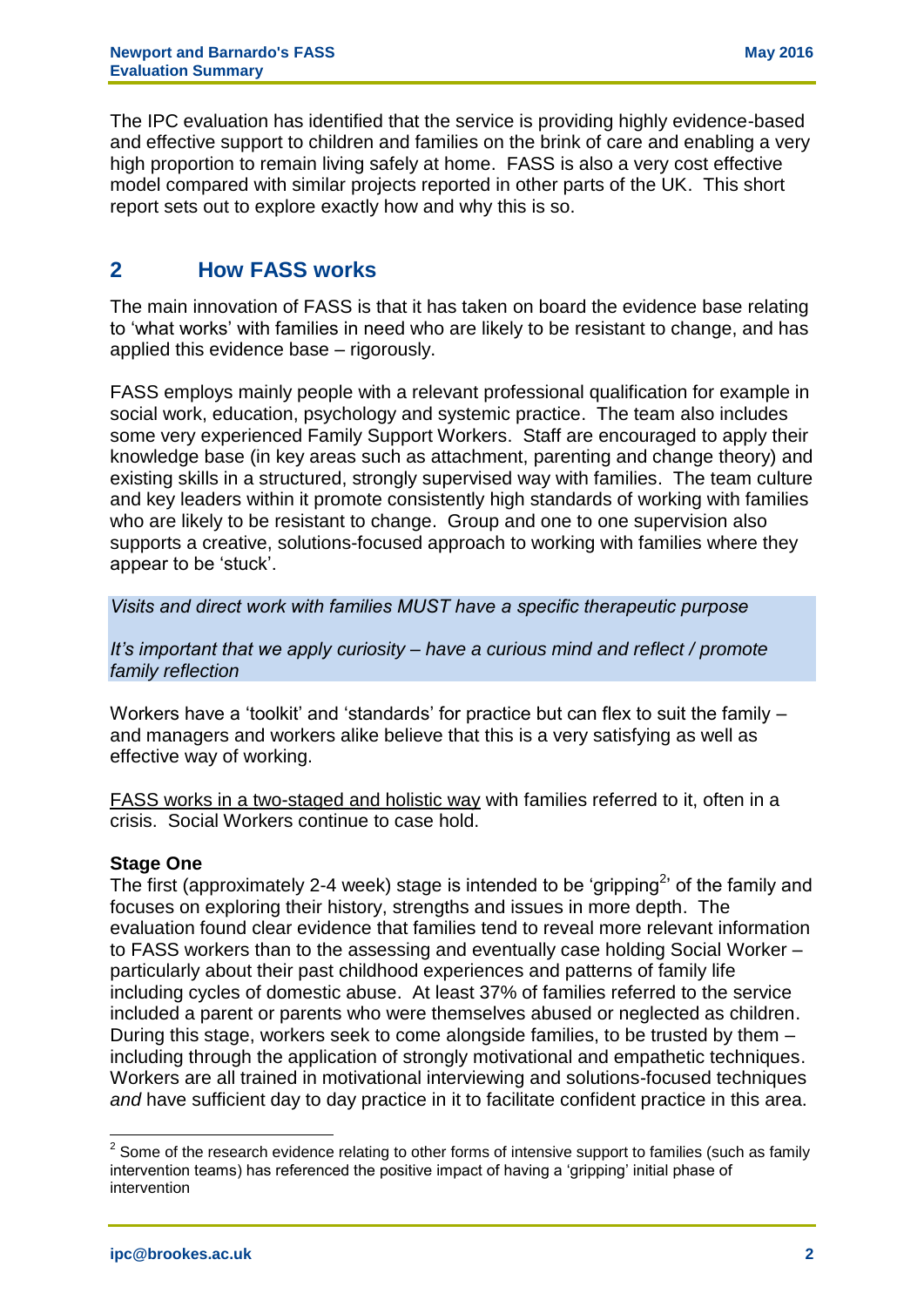#### *The main aim of the first visit is to be invited back*

FASS workers have been able to engage effectively with families with Child in Need Plans (working voluntarily with social services) as well as those who might be expected to engage with family support in only a limited or cursory way for reasons such as:

- **Long and significant histories of social services' involvement**
- Ongoing chronic issues such as domestic violence, substance misuse and/or mental health problems
- **Cultural differences**
- Their age, particularly young people of the family

Another key feature of this initial stage is the support from workers for carers to develop internal motivation to change (as opposed to the external motivation they may already have from the pressures of for example Child Protection Processes)<sup>3</sup>.

This intensive initial stage involves several (3 to 4) sessions per week with families which helps to refine the development of an outcomes-focused plan that the family can own and relate to over time.

*It's about establishing rapport, valuing the family members and their experiences and looking at what are their priorities for change. It's important that people don't feel judged, to help them to open up. The first visits are quite long, people do want to tell their story we find so long as you're listening well. We use lots of open-ended questions, allowing families time to talk and reflect. It's often very revealing. We work actively to establish good contacts with all family members, particularly separated Dads. It all helps to establish a strong base for later direction and challenge, particularly where parents don't have good role models from their own childhoods.* 

The families interviewed for this evaluation by IPC all described good or excellent early engagement with their FASS worker including the following key attributes:

- $\blacksquare$  Explaining about the service, giving information
- **Making family members feel comfortable**
- **Taking time to listen and understand the family's experience**
- **Not judging**
- Being honest
- **Spending time talking with the whole family**
- $\blacksquare$  Having a sense of humour / being easy to talk to
- Being caring

 3 The stages and theory of change was first described by James Prochaska and Carlo Diclemente (1982) including reference to: pre-contemplation; contemplation; determination / preparation; action; maintenance leading to lifestyle /behaviour change; possible lapse; contemplation etc. Their work has informed the development of motivational techniques.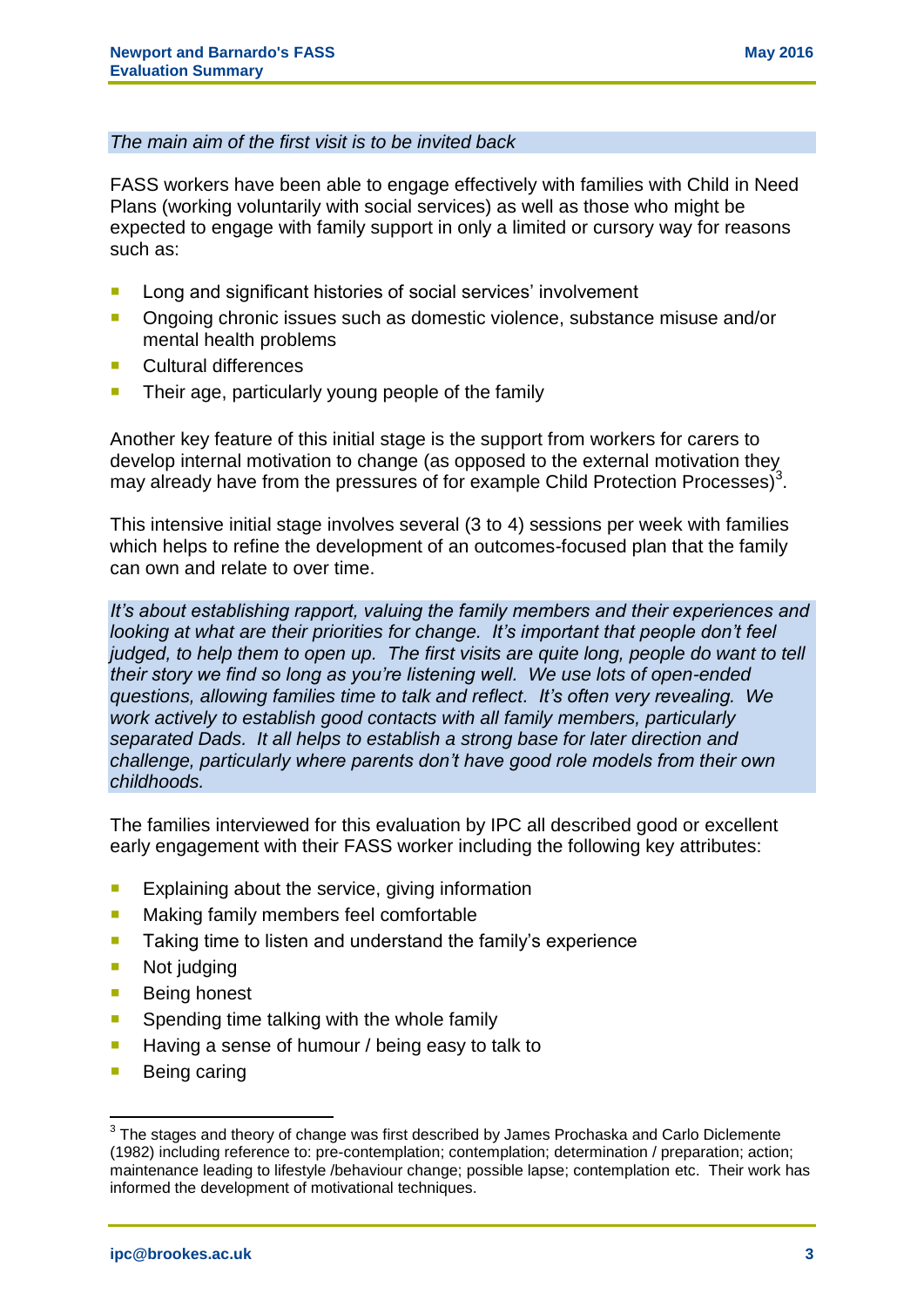- **Being available**
- Not being the social worker

*It felt like she had chosen to help me, not just sent*

#### **Stage Two**

The second stage of commonly between 4 and 5 but up to 10 months' duration involves the delivery of a support package involving all key members of the family including fathers. This is a strong difference with other more traditional family support services that tend to focus on 'Mum' and is a strong feature of the good practice in Newport.

Two key characteristics of FASS support IPC has referred to as the **'golden combination' of therapeutic and practical** are illustrated in the table below:

| <b>Example therapeutic approaches</b>                                                                                                                                                                                                | <b>Example practical approaches</b>                                                                                                                                                                                                                                                                                                                                    |
|--------------------------------------------------------------------------------------------------------------------------------------------------------------------------------------------------------------------------------------|------------------------------------------------------------------------------------------------------------------------------------------------------------------------------------------------------------------------------------------------------------------------------------------------------------------------------------------------------------------------|
| Confident exploration of the past<br>(cycles of behaviour & relationships and<br>impact of childhood experiences &<br>parenting approaches & domestic<br>violence)                                                                   | <b>Parenting tips</b> - reference to evidence<br>based programmes that can be<br>delivered $1:1$ – including suggesting,<br>'modelling', 'doubling back' when<br>problems arise. The context for this<br>work is often parent: mental health<br>issues; substance misuse; lack of<br>experience of effective parenting in their<br>own childhood; learning disability. |
| <b>Theraplay</b> and other playful approaches<br>to strengthening attachment                                                                                                                                                         | <b>Providing information e.g. about how</b><br>inter parental conflict affects children /<br>how to de-escalate conflict                                                                                                                                                                                                                                               |
| <b>Ongoing support for motivation to</b><br>change including to reach out to<br>external supports for DV, SM, MH                                                                                                                     | Basic financial and housing advice and<br><b>support</b>                                                                                                                                                                                                                                                                                                               |
| Therapeutic work with individual<br>child members of the family -<br>particularly young people engaged in or<br>at risk of sexual exploitation, poor<br>mental health, challenging or aggressive<br>behaviour, non-school attendance | <b>Advice</b> about how to keep children safe                                                                                                                                                                                                                                                                                                                          |
| Work with all family members on<br>relationships and how to relate to each<br>other in a positive way                                                                                                                                | Work with parents around keeping<br>the house sufficiently clean so as not<br>to be a risk to the children                                                                                                                                                                                                                                                             |

Therapeutic and practical approaches often overlap and workers demonstrate highly confident and skilful practice in drawing on both, sometimes during the same session with families. Where carers need a longer term, more specialist support service relating perhaps to their mental health or violent behaviour, FASS workers have successfully engaged them in contemplating then having the confidence or desire to seek help from these services. A highly visual 'distance travelled' approach is taken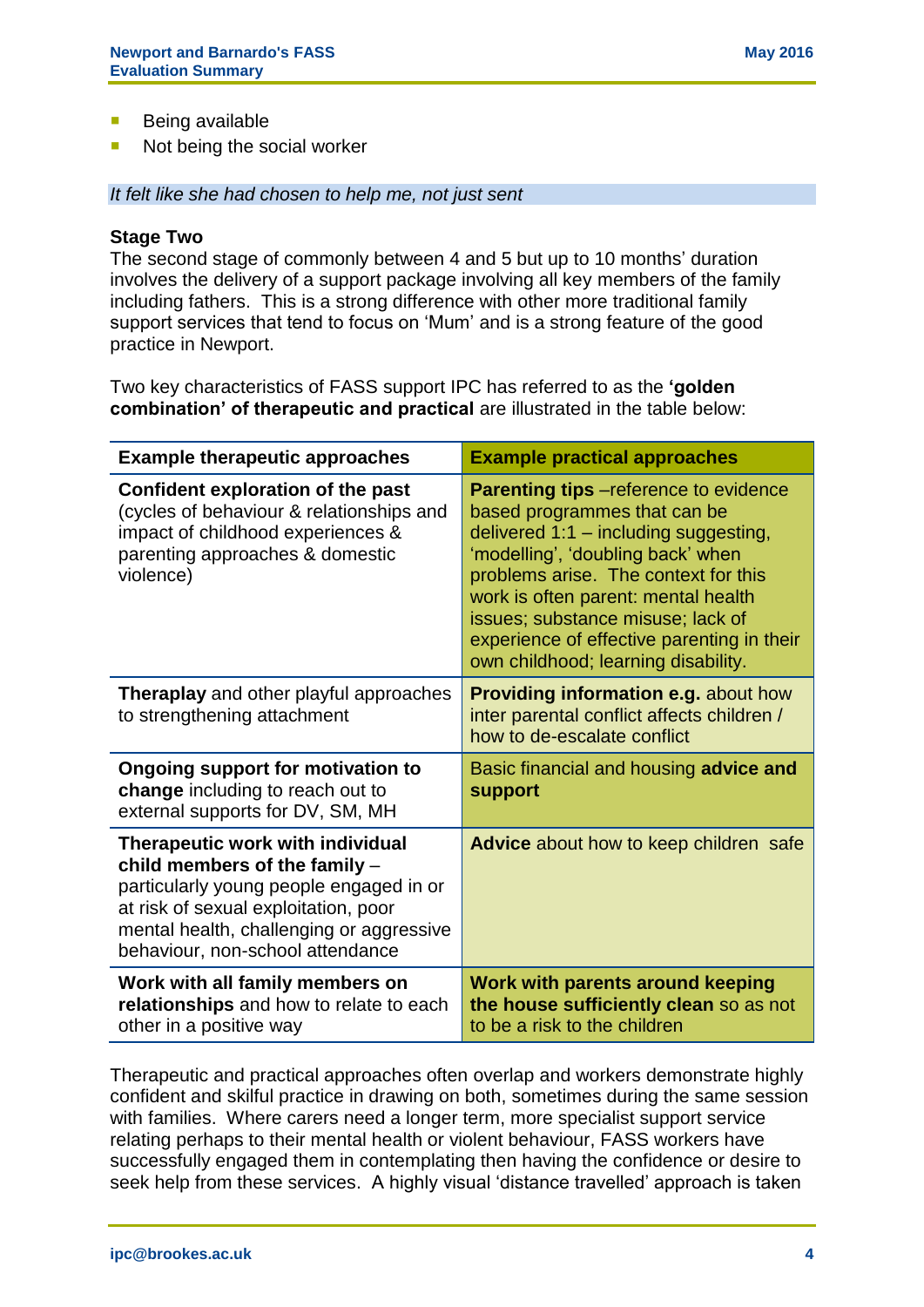to measuring improvements. The families interviewed by IPC for this evaluation suggested that this approach is strongly motivational. Above all, workers demonstrate highly positive but realistic approaches with families including: 'Healthy Relationships'; 'Positive Parenting approaches'; 'Preferred Futures'' 'Keep Safe work'.

These are some of the things the families interviewed by IPC said about their experience of the FASS service:

*Got us all together to play games and do therapy Saw us as a family, me and my husband together and separately (very good, important to us) We used cards to do with routines and safety We played, did games Encouraged my partner to see himself as a parent – gave him permission to get involved She did relationship counselling with us Helped me see how arguing affects children He was really clear about what was normal and what was not She demonstrated how to discipline children positively, how to respond to people in the community if they are rude He helped to sort out appointments for the children Helped my husband find numbers to ring about sorting out benefits She was like a counsellor, said it's trial and error, try this and persevere with it*

*Taught us that when things go wrong, don't let it all go wrong*

*Somebody coming from outside seeing how our family worked. Not someone just coming in and telling us what to do, showing us instead*

# **3 What has been the impact of FASS in Newport?**

IPC examined the impact of FASS in relation to:

- The lives of 30 randomly selected families who had received a service in the last 18 months
- Social care services 'trends' over recent years more broadly
- **Diamage 1** Other what might be called 'spin off' impacts of the service on other parts of the whole care and support system

#### **3.1 Key findings about the impact of FASS on individual families**

- At least 48% of families recently involved with FASS, often on the brink of care, had very positive outcomes including the child(ren) being able to remain safely at home. In another less deprived part of the UK where no such evidence based service exists, IPC evaluators recently found only 21% of families in need had such positive outcomes from their social care intervention.
- In many of the other cases where the children weren't able to remain safely at home, the outcomes could still be said to be positive in that a more in depth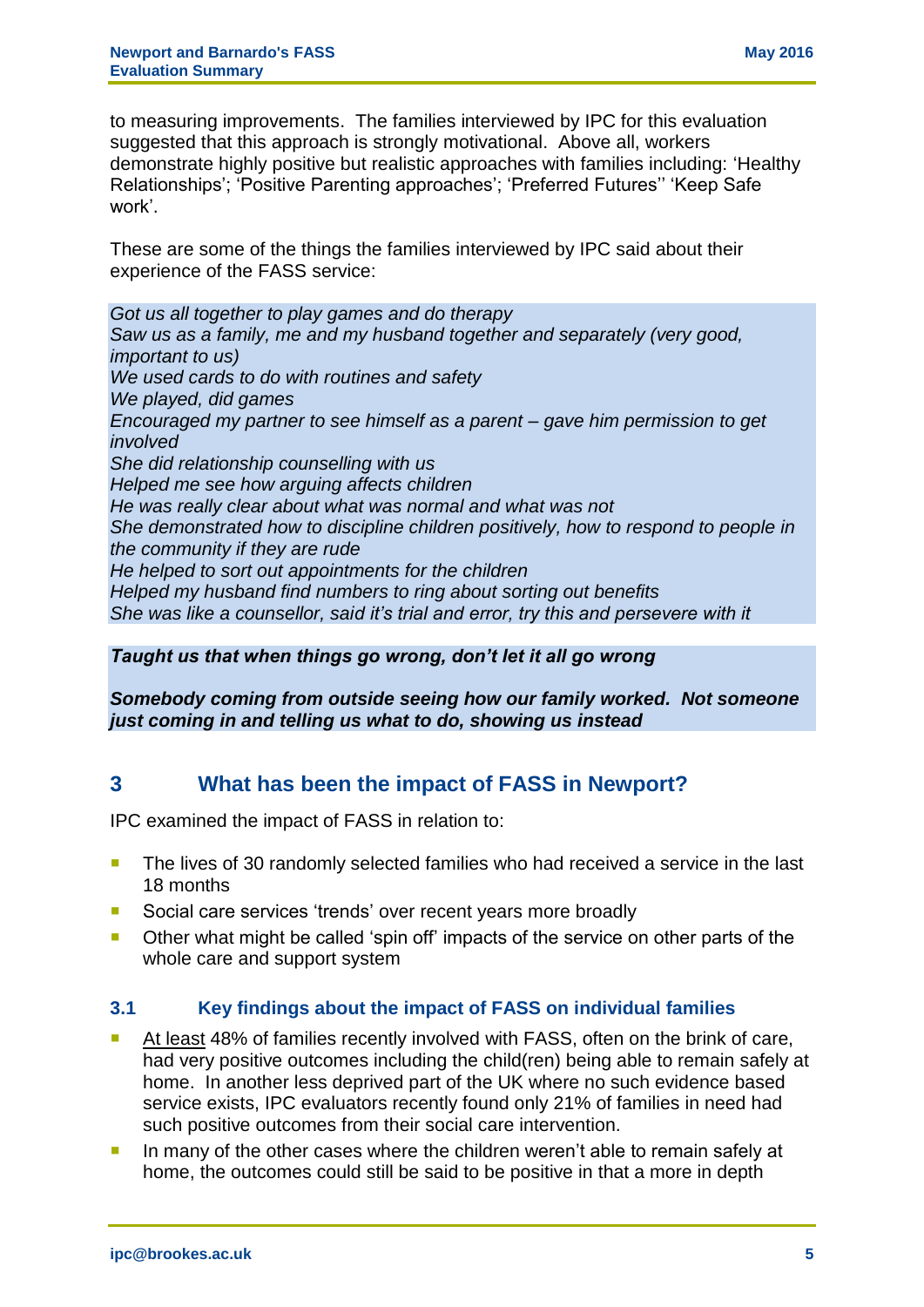assessment of the family situation undertaken by FASS enabled a swifter decision about the best interests of the child(ren) and the avoidance of delay.

 Only 11% of the families referred recently to FASS service had predominantly negative outcomes, such as disengagement from or failure to respond to the service supports. Given the overall cohort characteristics, including many families with a significant previous history of involvement with Social Care Services in Newport and further afield, this is a very low proportion indeed.

**Anonymised Case Studies can be found at Appendix A to this report**. We strongly recommend these to the reader.

## **3.2 Key findings about the impact on Social Care Services' trends**

- Re-referral rates to Social Care Services have reduced significantly
- **Newport now has one of the lowest and steadiest rates of looked after children** per 10,000 population compared with similar authorities, below the national average.
- **Provisional figures for 2015-16 suggest that the number of children becoming** looked after has reduced significantly during this latest year of FASS delivery

Although attribution is complicated, these trends are all the more impressive given the context of high levels of deprivation locally as well as welfare benefit restrictions, increasing demand for Children's Social Care Services across the United Kingdom, and evidence that the prevalence of complex parental needs (such as substance misuse and mental health problems) has increased locally over this period of time.

## **3.3 Other 'spin off' impacts**

Social workers recognise and value the work of FASS.

*FASS will (generally) chip away with families to get their engagement. They get families involved in setting their own goals – doing 'with'. It's all strengths-based, it works better.*

*This is really therapeutic work with families including with families who are quite 'stuck'.*

*It's run by people who know what they're doing.*

*We're making a noticeable difference to families.*

The social workers interviewed by IPC believed that their practice has also improved as a result of their involvement with FASS.

*She's made our risk assessments, plans and analysis better.*

*She has really pushed us into being more specific about what is required by the family.*

■ Recruitment and retention figures have improved significantly within the Child Protection Teams working with FASS. For example, the authority's ability to recruit Social Workers has improved overall by 24%<sup>4</sup> between 2013/14 and 2015/16. The number of staff leaving these teams has also reduced by over 50% during the same time period. The balance of newly qualified and experienced

 $\overline{a}$ 

<sup>4</sup> 21 recruited in 2013/14 to 26 in 2015/16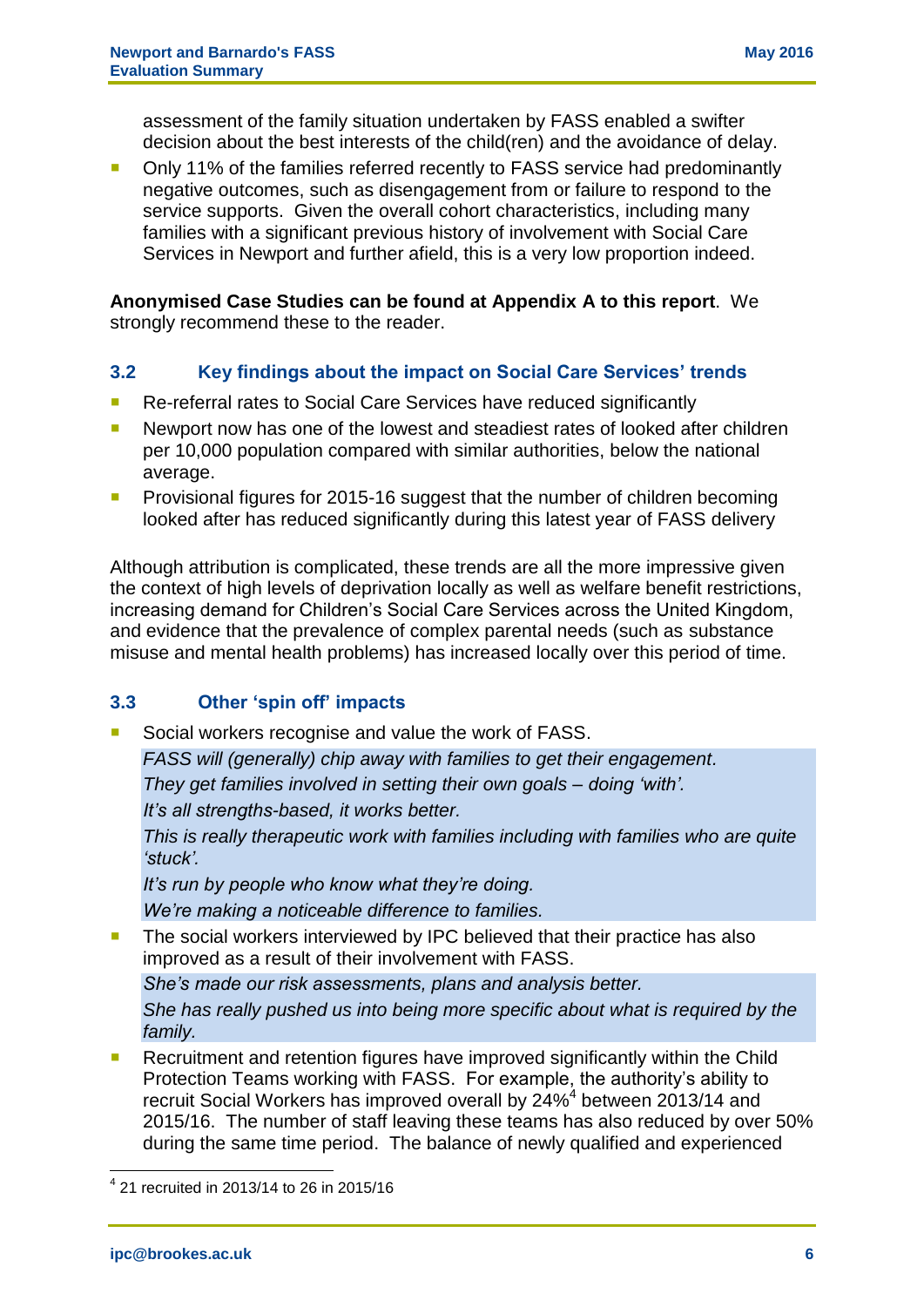staff is reported to have shifted away from predominantly newly qualified to more of a mix of experienced and newly qualified in the last 18 months.

# **4 To what extent is the service cost effective?**

The average cost of a FASS intervention is £4,748 per family, considerably cheaper than other intensive and systemic models evaluated elsewhere, for example Multi-Systemic Therapy<sup>5</sup>.

A conservative estimate<sup>6</sup> of the cost savings to the local authority in particular for successful outcome FASS cases are between £11,310 and £767,016 per family with an average saving of £306,629 per family successfully involved with  $FASS^7$ . On the basis of an average cost per intervention of £4,748, the **cost to benefit ratio is in the region of 1:64 for these successful outcome interventions.**

Of course, not all cases are successful. In particular, we cannot be certain that all or even many of the partially successful outcome cases identified by the in depth IPC evaluation will successfully prevent further social care interventions or children coming into care. However, a conservative estimate of 50% success rate in preventing further social care interventions or entry into care through work with families suggests savings in the region of £15,331,480<sup>8</sup> in the longer term from the investment of £493,805 in FASS per year (**a ratio of 1:31 costs to savings or benefits for the whole service including both successful and unsuccessful cases).**

# **5 Are there any advantages to this kind of partnership model of delivery?**

The Partnership arrangement between Newport City Council and Barnardo's includes a long term commitment to developing family support services jointly and a high degree of core funding commitment on both sides.

Social workers, team managers, service leaders and others involved in this Partnership delivery model consistently agree that the key benefits of this type of partnership arrangement are that:

 Many families prefer to feel that they're 'working with Barnardo's as opposed to Children's Social Care Services.

*This is a huge thing, it's nice to be able to say we're working with Barnardo's. I use the fact that they're Barnardo's to sell the intervention to the family. From families' perspective, it's a huge advantage to have support delivered by someone other than the statutory services – it's the perception, not the reality.*

 5 FASS costs on average £4,748 per family whereas Multi-Systemic Therapy was costed at £6,000 - £8,000 in 2011

 $6$  We are not here taking into account other longer term cost benefits to agencies such as Education; Health or the Criminal Justice System

<sup>7</sup> This finding is similar to other successful programmes such as Multi-Systemic Therapy found to generate an average saving of £340,000 for each child kept out of care in 2011

<sup>8</sup> Based on 50% of 100 families accessing FASS per year (50) x the average saving per successful intervention (£306,629)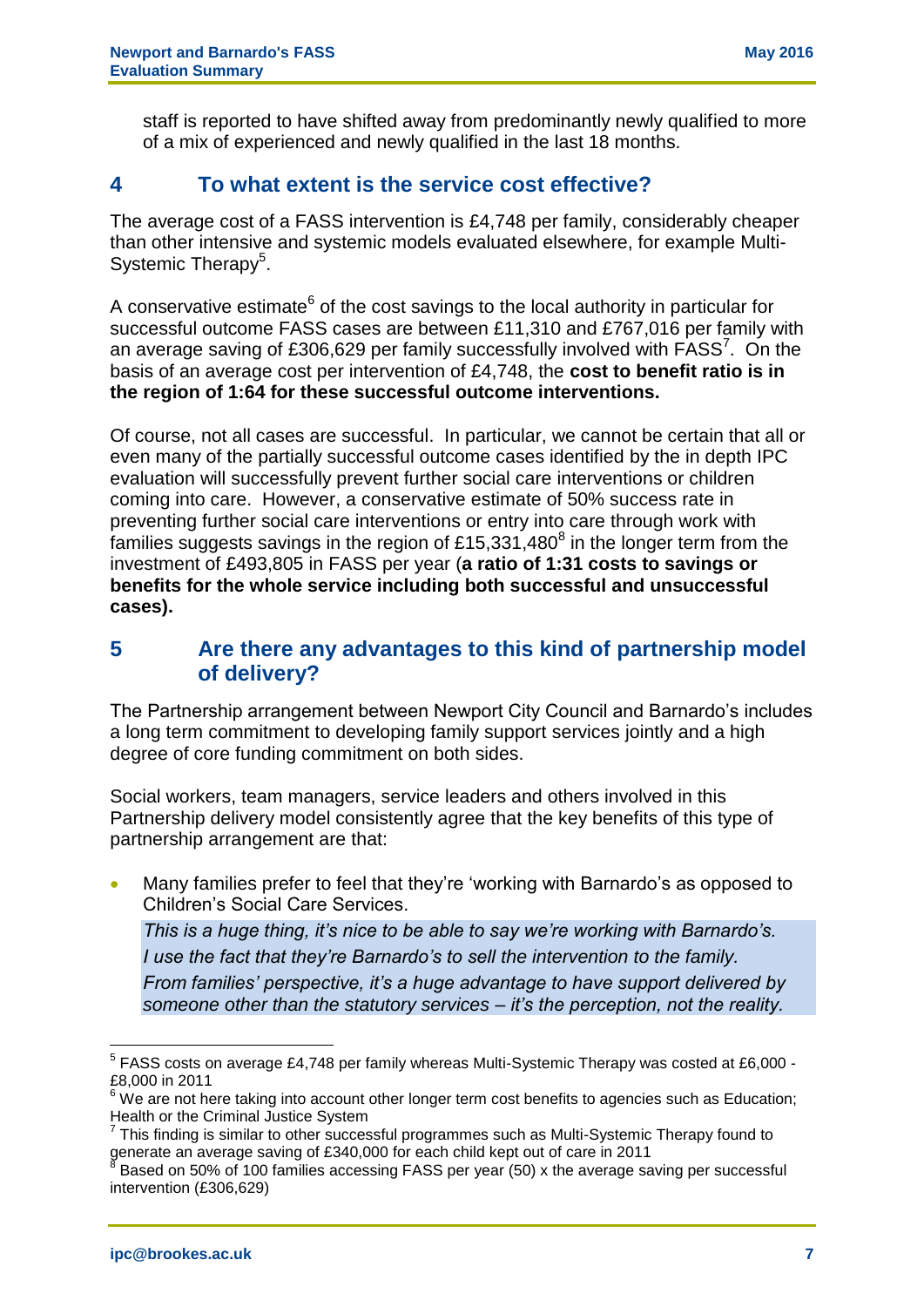It has facilitated a helpful perceived distance between Social Care Services and support. *We can go in and maintain a relationship whatever's happening in terms of plans and proceedings. The social worker can concentrate on the 'statutory stuff'.*

**Having a voluntary organisation involved in delivery makes it easier to develop** new, more innovative ways of working and is reassuring for Social Workers.

*An organisation like Barnardo's has less bureaucracy and politics than the local authority, they're fleeter of foot but can take the local authority with them. It's easier as we're a charitable organisation. Our ethos helps, working with families, valuing all staff*

*It's good to know that Barnardo's are keeping a watchful eye on us*

 Unlike a usual 'commissioned' arrangement, Barnardo's have been allowed to continually develop the service to meet the needs of referred families, rather than 'sticking rigidly to a specification'.

*It does feel more like a partnership than a traditional commissioning arrangement. It's the ability to develop organically. We're both 'in it' i.e. with some degree of joint responsibility*. *We've been able to grow into the gaps. It's allowed us to look at the research and become highly evidence based. We haven't let it become too cosy, there's still plenty of challenge.* 

The reported advantage has been the ability to grow a highly evidence-based service. The Partnership is actively considering new developments for example new ways of supporting women who have had several of their children removed into care.

Ongoing critical friend challenge from and benefitting both parties.

#### 5.1.1 How to make a partnership like this work – key learning from Newport working with Barnardo's

- Being able to flex, negotiate and develop, particularly in the early stages of establishing a service like this.
- Integration means compromise but everyone needs to keep their eye on the prize which is improved outcomes for children.

*Both sides have to let go a bit, have to cede control at times. Valuing the difference – we don't always see eye to eye.*

- Senior leadership support and committed operational managers need to create the necessary conditions for workers to be effective - this is more than just training up individual workers in Motivational Interviewing and expecting them to deliver
- It takes time to develop an effective new service, particularly when you have to develop a service with TUPE transferred staff.

*The real advantage of a partnership model is the capacity to grow over time – grow people, staff who deliver the services. Continually starting from scratch can be the enemy of evidence based practice*.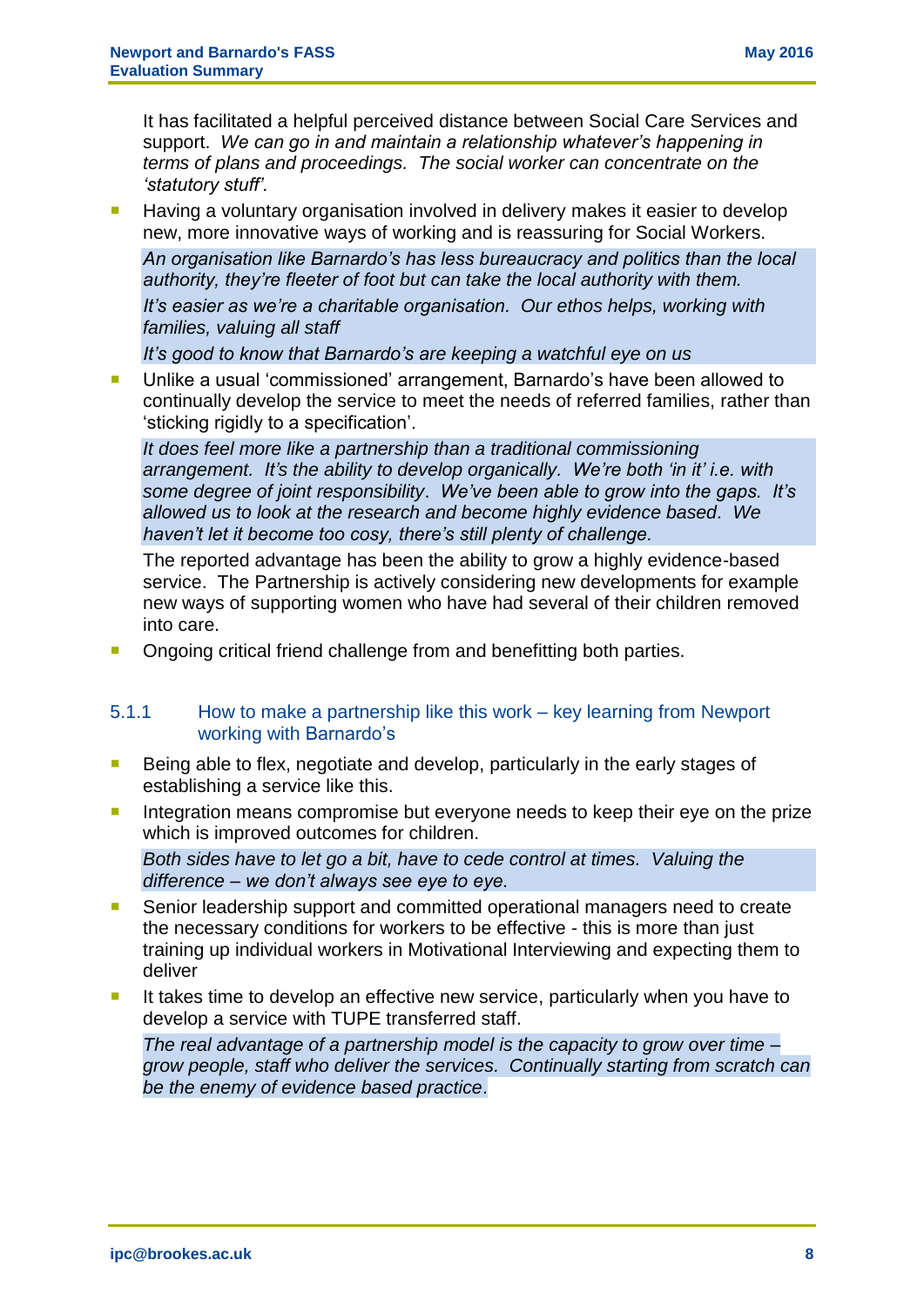# **6 Other papers in this series**

Based on the evaluation of IFSS, IPC has also produced the following summary papers relating to NCC and Barnardo's work with vulnerable children and families:

- **EValuation of the Integrated Family Support Service in Newport Summary** Findings, May 2016
- The right help at the right time for Children with Disabilities in Newport Findings from an evaluation of the CANS (Children with Additional Needs Service), May 2016
- **The value of a Partnership Model for delivering Family Support Summary** findings from an evaluation of the Newport / Barnardo's Model, May 2016

You can download a copy of any of these papers at:

- **<http://ipc.brookes.ac.uk/publications.html>**; or
- **http://www.barnardos.org.uk/what\_we\_do.htm**

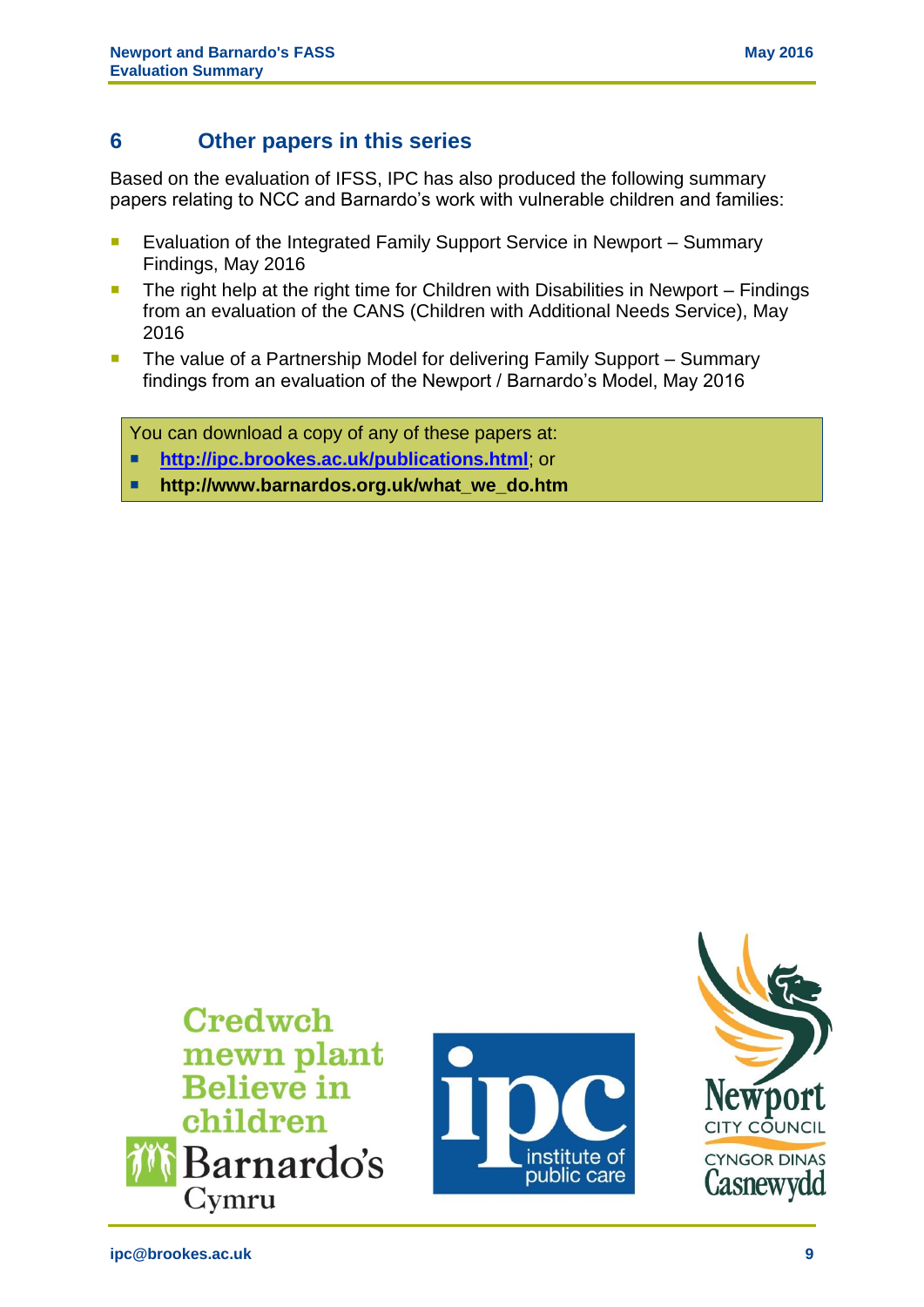# **Appendix One**

# **1 Dylan**

## **1.1 Background Information**

Dylan was aged 12 years at the start of the Child Protection Plan FASS intervention and was living at home with his Mum. His Dad was living elsewhere locally.

There had been no involvement with Social Services until recently. However, Dad had been drinking heavily and had been verbally, possibly physically abusive to both Mum and Dylan over the preceding years.

Dylan's Mum has a learning disability and has needed help from support workers for 4 hours per week since Dylan was born. Dylan is a young carer.

Around the time of the referral to Social Services and FASS, Dylan had been using his Mum's money to buy games, alcohol and cigarettes. He was visiting the home of an older local man who was showing him images of naked boys on his computer. Dylan was also failing to attend school regularly. Mum was not always reporting him missing despite being aware he might be visiting the man's home.

#### **1.2 The desired outcomes for the family under the Child Protection Plan**

- For Dylan to understand the reasons why he needs to keep himself safe and how to keep himself safe
- Mum to put in rules and boundaries for Dylan to keep himself safe (and get him to school)

#### **1.3 The FASS intervention involved:**

- **EXT** Completing a Child Safety Plan with Mum, discussing the role of the parent, and children's needs with her. This all done very creatively using pictorial resources, role play and repeat messages.
- **Direct work with the Dylan on increasing his resilience, confidence and self**esteem.
- **Supporting Dylan directly to attend school through a reintegration programme** (worker transporting him, then supporting a bus journey then walking to the bus stop over a 2 week period).
- Supporting Dylan into positive activities including a local volunteering programme.
- **Direct work with Dylan on healthy and unhealthy relationships, internet safety,** sexually transmitted disease, NSPCC underwear rule, identifying risk, grooming process and 'safe hand' and 'keep safe' toolkit. A fantastic range of approaches and tools were used, e.g. jelly bean tree, desert island, my book how I feel, happiness scale.
- **Work with the Mum and Dylan to encourage joint family activities including trips**

#### **Total of 62 sessions were delivered by the FASS worker over a 7 month period.**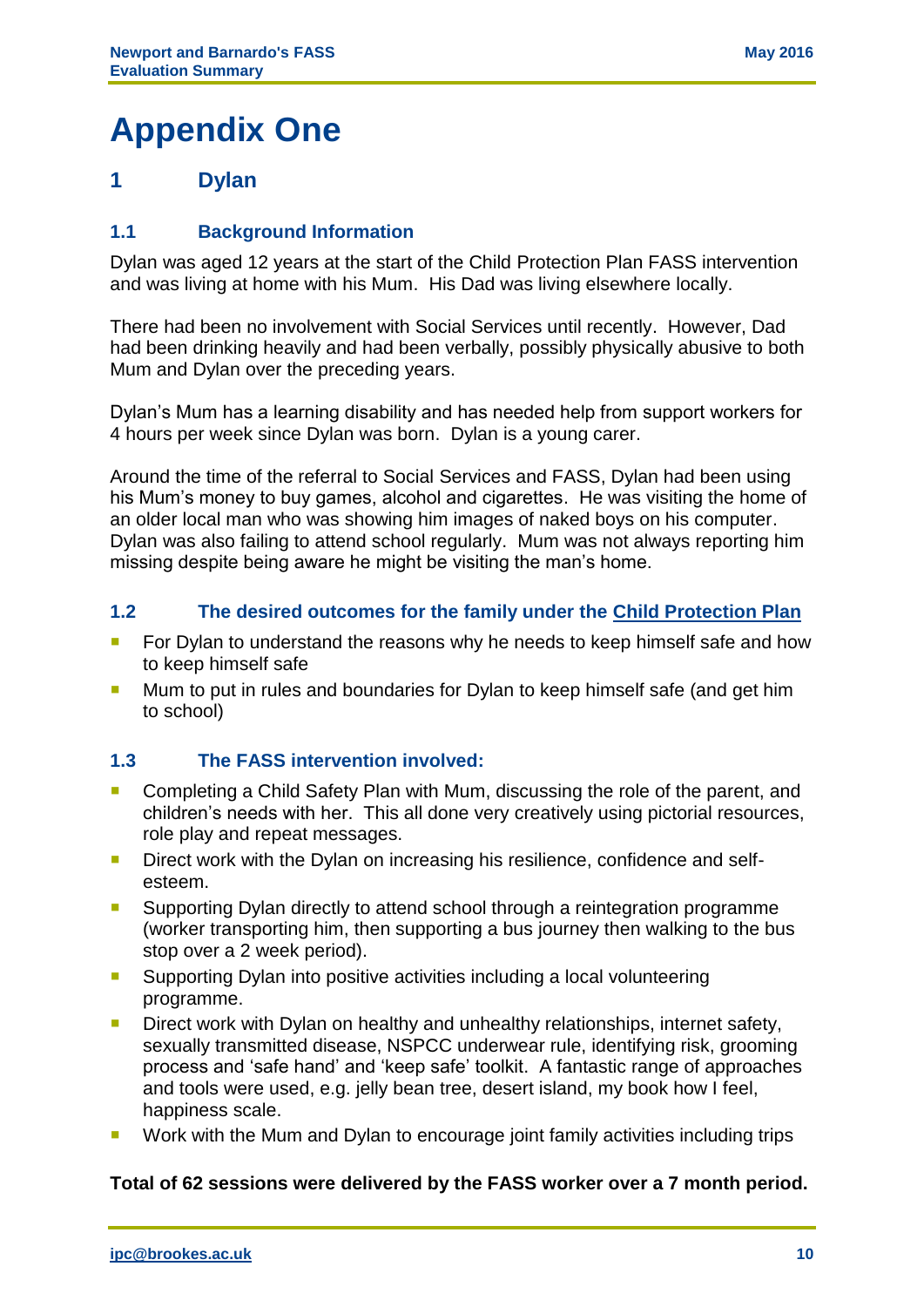The broader Child Protection then Child in Need Plan also involved:

- A 'Be Heard' advocate for the child
- **The Education Welfare Officer who was already involved with Dylan and Mum**
- **A Young Carers Project**

#### **1.4 Outcomes Achieved by the Family with FASS support included:**

| <b>Evidenced on the FASS / Children's</b><br><b>Social Care Files</b>                                                                              | <b>Reported by Parent(s) in Interview</b> |
|----------------------------------------------------------------------------------------------------------------------------------------------------|-------------------------------------------|
| Safety Plan in place                                                                                                                               | Police not involved with Dylan any more   |
| Mum has a greater understanding of<br>Dylan's needs                                                                                                |                                           |
| Child no longer considered a (SERAF)<br>risk with regard to CSE                                                                                    | Dylan is much lower risk                  |
| Dylan attending school regularly                                                                                                                   | Dylan is still attending school           |
| Family drawn in closer to support<br>networks                                                                                                      |                                           |
| Child Protection Plan now ended, Child<br>being supported on a Child in Need Plan<br>- no concerns reported for 5 months<br>post FASS intervention |                                           |

**Mum** "*I haven't been able to keep all the routines going for Dylan but the Police aren't coming any more*" "*It's been very helpful"*

**Dylan** "*I feel more positive about going to school, Mum knows the procedure if I ever went missing, I feel more confident about myself, I understand not to go to (man's house)"*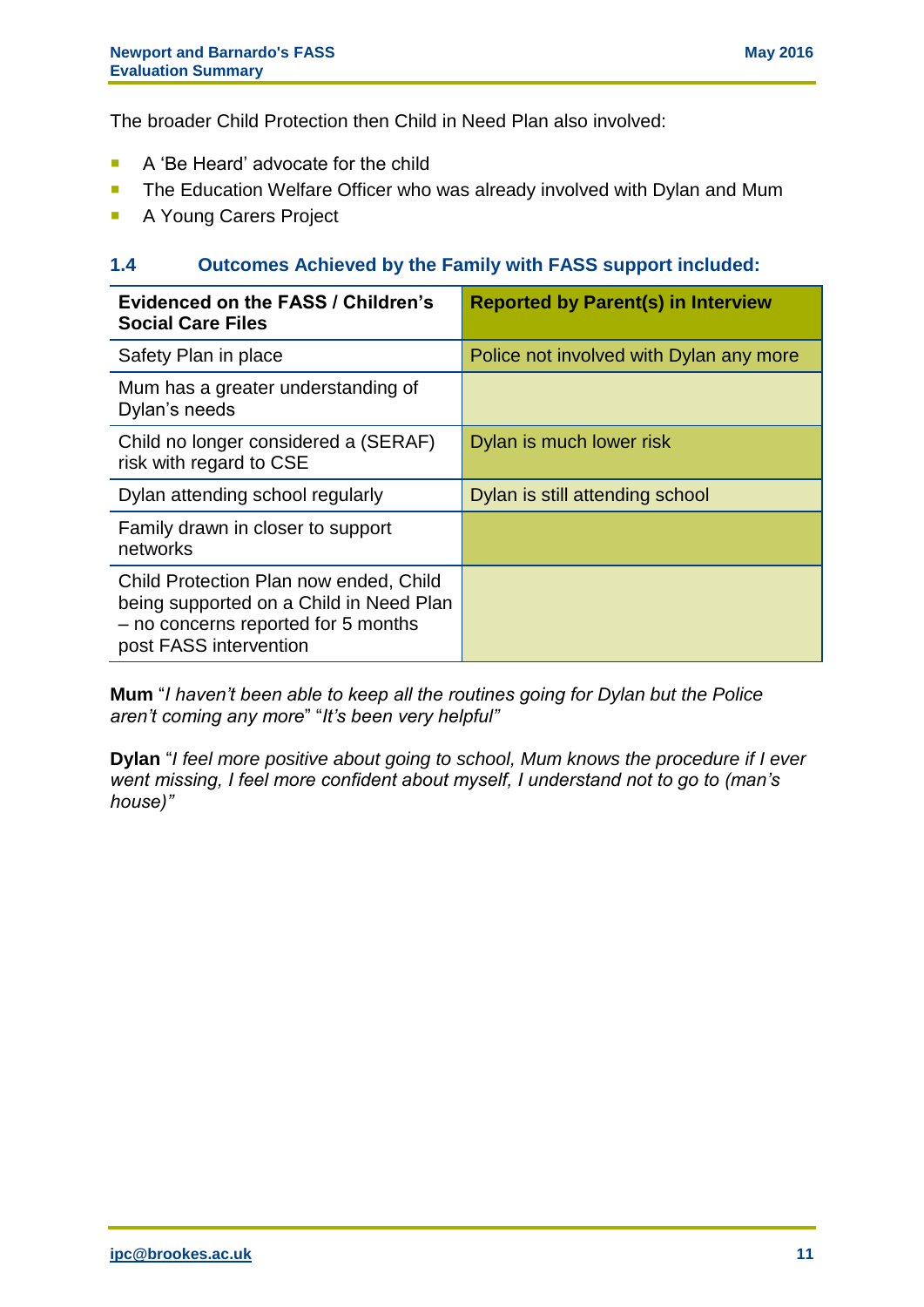# **2 Theo**

## **2.1 Background information**

Theo is a White British boy aged 6 years at the start of the Child Protection Plan FASS intervention. He lives with his Mum, Dad and two younger sisters.

Prior to this intervention, there had been previous referrals to Newport Social Services in relation to this child making allegations of physical abuse. Health visitors were concerned about missed child health appointments and bruising to Mum. There were Accident and Emergency attendances for Theo's sisters which it was thought could have been avoided with better parental supervision.

Theo had been consistently very challenging at school including kicking, scratching and biting staff – these behaviours since nursery school. More recently, Theo had been self-harming. He was referred for behaviour problems to a Paediatrician two years ago but this was not followed through – the doctor saw marks to the child's face at the time that Mum said were from him pulling on his face. Other doctors had since noticed injuries to this child that were not necessarily compatible with descriptions of their being caused by him. More information emerged recently about Theo's Dad's history in care and self-harming behaviours.

The parents agreed to a FASS intervention but described thinking that they didn't require support with parenting – that Theo was the problem.

## **2.2 Desired outcomes of the FASS Child Protection Plan intervention**

- **Parents to support the children to manage their behaviour with no injuries to** themselves or other family members
- **Parents and children to engage in family activities in a positive way, children to** be involved
- **Parents to explore how they interact as parents and alter this to keep their** children safe
- Children to attend appointments

## **2.3 The FASS Intervention**

Theo's parents engaged with FASS under a Child Protection Plan – in summary, they had to but didn't think they needed to. Therefore, perhaps unsurprising, the real work took a long time to get off the ground.

The assessment took 2 weeks and involved 5 sessions with the family. During that time, Theo's parents revealed more information about the family including that they had both witnessed high levels of domestic abuse and parental substance misuse themselves as children. Dad revealed that he had mental health issues (depression and low self-esteem). This phase of the intervention also revealed very little challenging behaviour in the home from the key child.

The FASS worker took some time to explore family values and desired goals using tools such as: 'miracle day', 'values sessions' and further exploratory sessions. This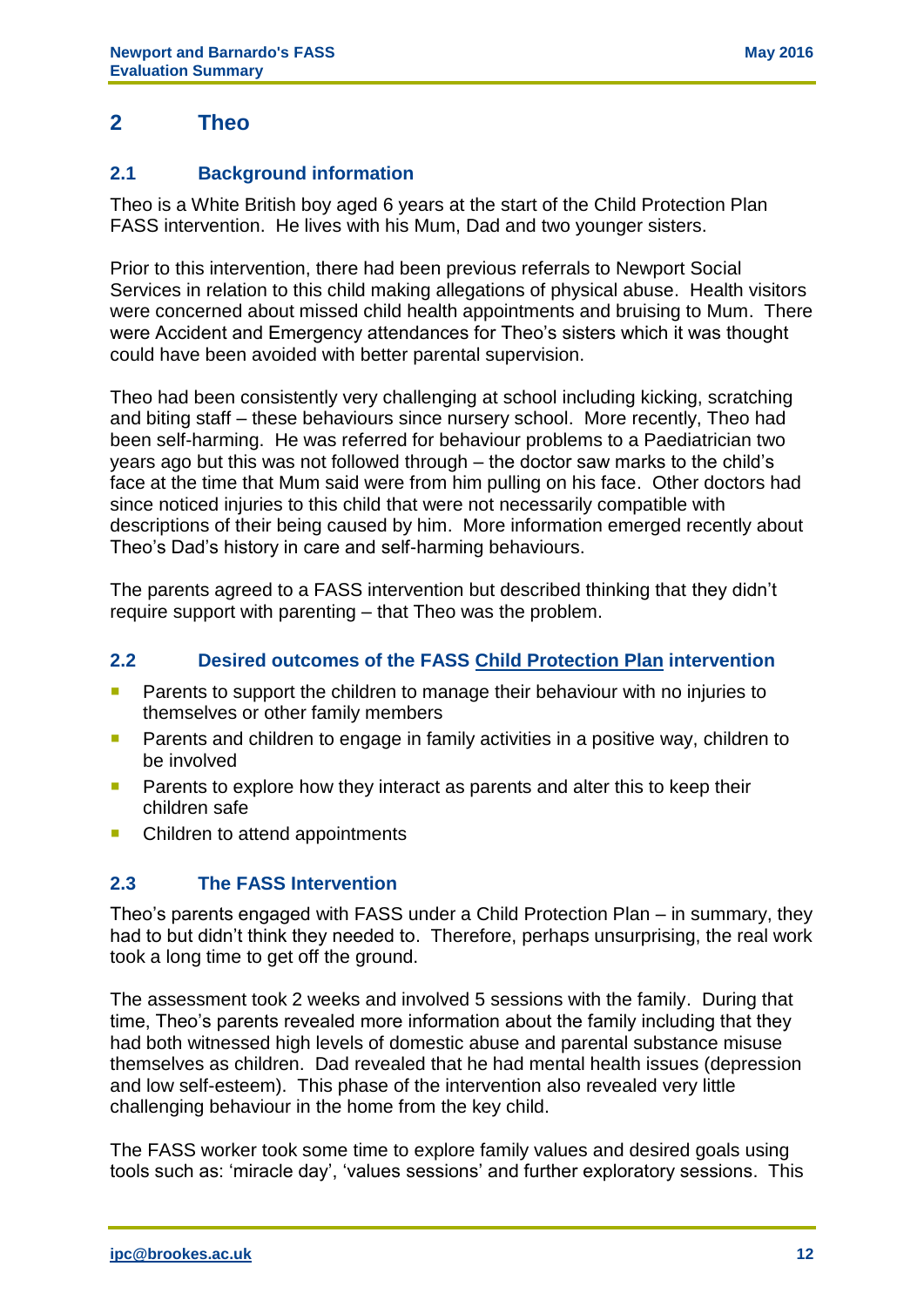seemed to enable the worker and the family to be clearer about some of the detail of the intervention which went on to include:

- **Theraplay sessions with Dad and to encourage his positive engagement with the** family
- Sessions relating to positive parenting approaches including role modelling

#### **A total of 29 sessions were delivered by the FASS worker over a 7 month period.**

## **2.4 Outcomes**

By the end of this FASS intervention, the family were reported to be scoring silver (exceeding expectations) in relation to their management of child behaviour and providing attention to the children.

| <b>Evidenced on the FASS / Children's</b><br><b>Social Care Files</b>                     | <b>Reported by Parent(s) in Interview</b>                                                  |
|-------------------------------------------------------------------------------------------|--------------------------------------------------------------------------------------------|
| Improvements in parent positive<br>management of child behaviour                          | Parents using tools to assist with routines<br>and planning appointments                   |
| Parents paying more attention to their<br>children                                        | Parents co-parenting. "I let (partner) do<br>more, we share equally, working as a<br>team" |
| Key child is attending school regularly                                                   | Child is still attending school regularly                                                  |
| Key child has been much less<br>aggressive to others and himself at<br>school and at home | Key child doing well at school                                                             |
| This key child has been taken off the<br><b>Child Protection Register</b>                 | Parents more relaxed with each other and<br>the children                                   |
| Dad has started in paid employment                                                        |                                                                                            |

**Social Worker**: "*The couple have been motivated to make a change and this is evidenced in their commitment to work with FASS and the social worker in making and sustaining changes…It is now felt that they are working together to manage the children's behaviour, both are talking about their problems and working out solutions as a couple. Outbursts from all three children do not escalate to violence and there*  have been no incidents of self-harm from the (key child). Both are using a variety of *techniques to distract behaviours before they become more challenging*"

**Parent**: "*Our worker was lovely. He had a real sense of humour, never made me feel judged. He came at just the right time. Got me thinking about different techniques with children. (This was) very helpful. Last year you wouldn't recognise us. It has been a huge change for us. It has really made us think"*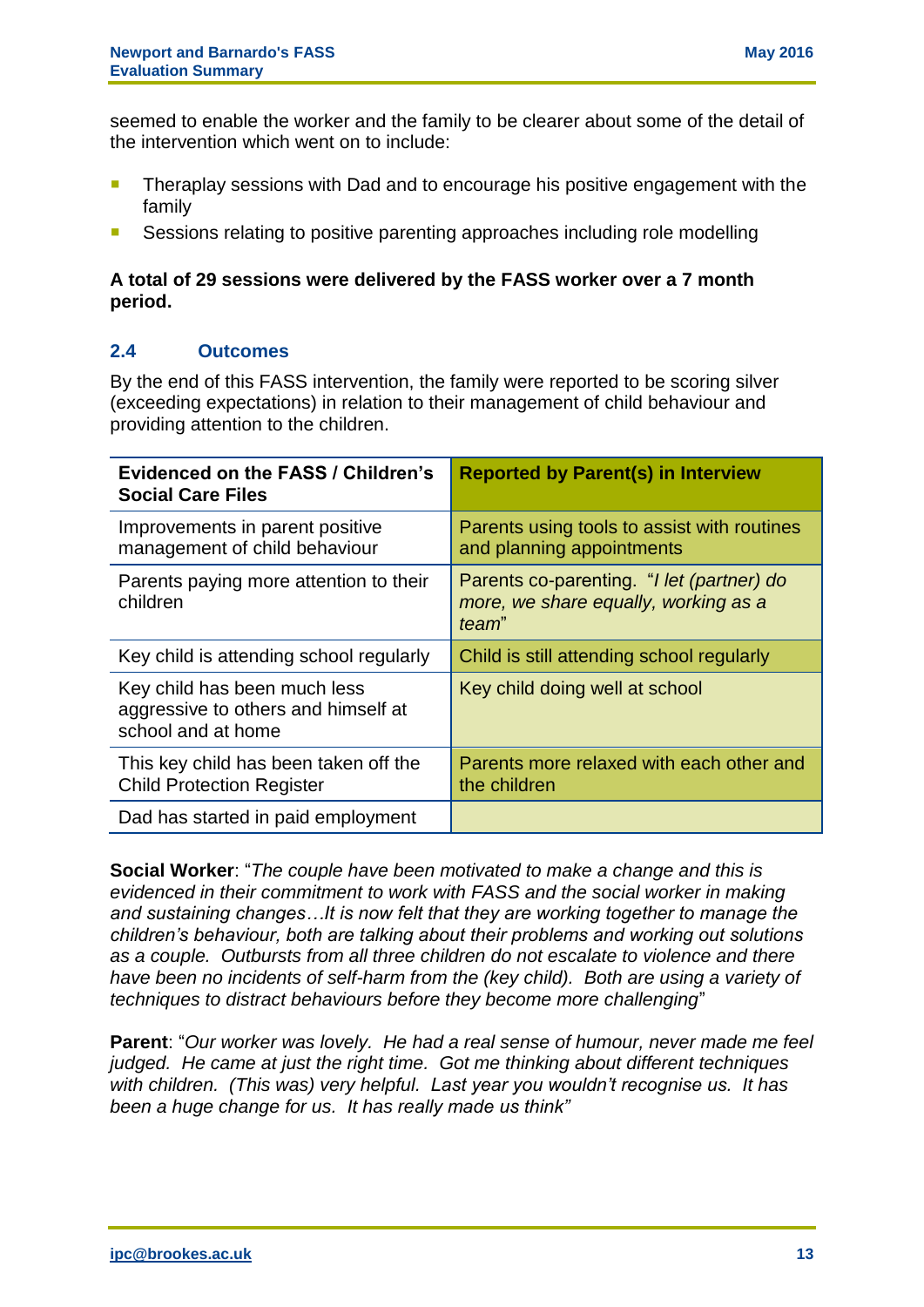# **3 Carey**

## **3.1 Background information**

Carey is a White British girl aged one at the start of the Child in Need intervention. She lives with her Mum, Dad and 2 older siblings aged 6 and 4 years. Dad is living close by and stays over regularly.

Mum spent time in care due to her own Mum's drug and alcohol use and physical abuse. This Mum (grandma) died recently with a devastating impact on Carey's Mum. Both Carey's brothers have some speech delay.

Mum was described by the Social Worker as 'emotional and vulnerable' and 'overwhelmed by the needs of her extended family who live locally'. Prior to the FASS intervention, there was an incident where Mum was hit by Dad and the children were present. Mum had many unresolved issues relating to her own childhood and these were impacting on her ability to prioritise the care of her own children. The house was littered with broken furniture. Adult men were frequenting the property regularly. Mum had no social supports. Mum was minimising the domestic abuse.

## **3.2 Desired outcomes of the FASS Child in Need Plan intervention**

The outcomes requested by the social worker from FASS involvement were:

- **Mum to prioritise the children's needs and protect them including from extended** family visits
- **Family home to be more organised and clear from clutter good enough home** conditions
- **Mum to be motivated to get the children to school and medical appointments**
- **Mum to explore healthy relationships and understand the impact of domestic** abuse on children

## **3.3 The FASS Intervention**

This intervention was problematic at first as Mum had misunderstood the purpose of engagement and that child had a Section 17 (Child in Need) Plan. This was cleared up well between the FASS worker and Social Worker and Mum subsequently did engage.

The engagement phase included use of the 'happiness scale', 'family values', 'miracle day' and 'positive hand' exercises. The worker also talked with Mum about domestic violence and its impact on children and encouraged Mum to get counselling for her past issues and loss. Mum accepted this input via the CAMHS nurse attached to FASS. This phase took 7 sessions and resulted in good reflections about specific further work required.

The remainder of the FASS intervention included: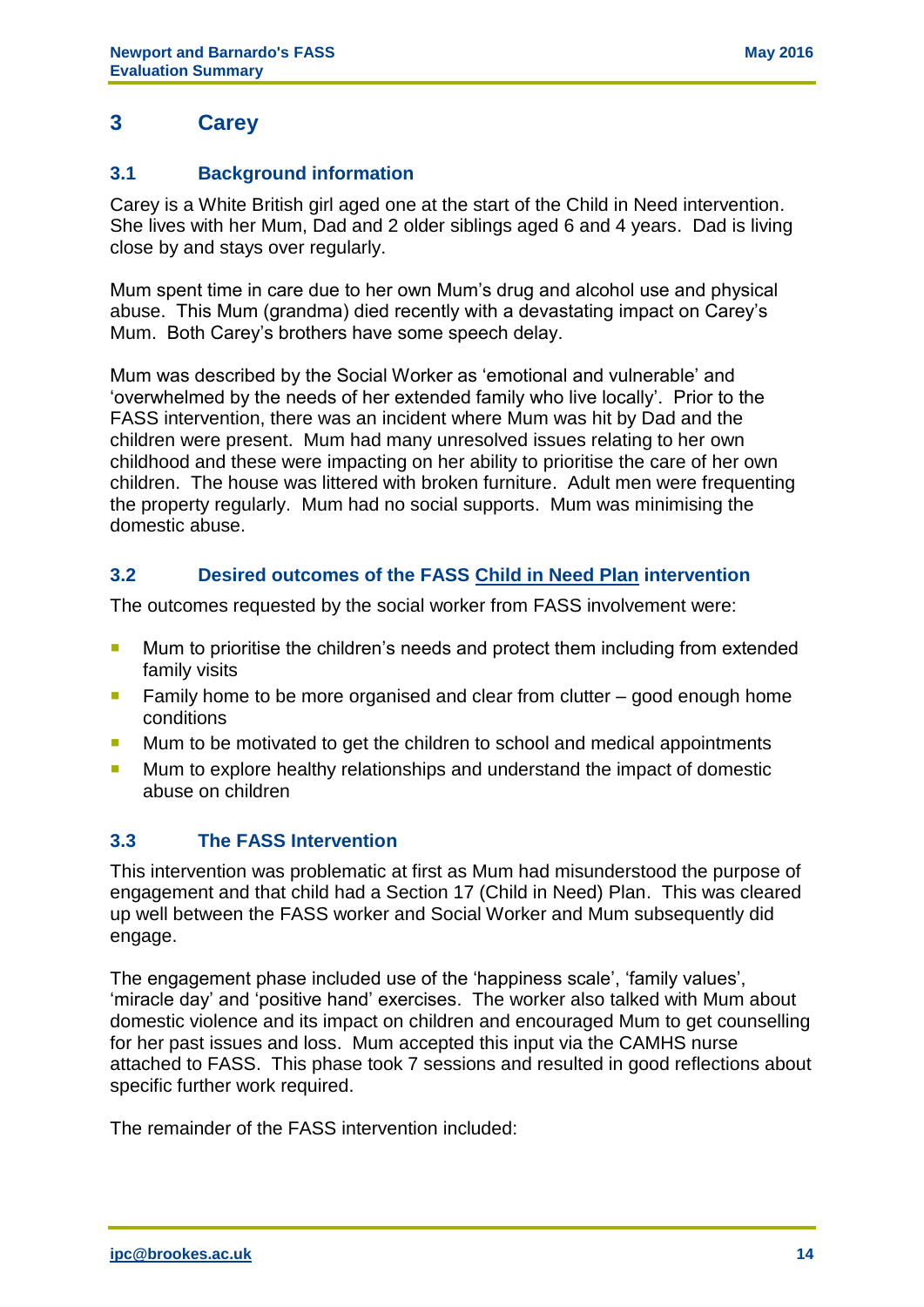- Work on home management routine plans, role sharing and star charts for each parent
- **Healthy relationships work with Dad and Mum including for both: expectations;** appropriate conversations to reduce blame culture; how to communicate; work around different forms of domestic abuse; safety planning; buzz words to deflate stressful situations
- Counselling arranged for Dad for anger management and Mum for understanding and dealing with her past
- **The promotion of family time including through theraplay; rotas to ensure children** are the focus of attention when home from school; planned activities for the whole family

## **This family worked with FASS for a total of 32 sessions over a 5 month period.**

#### **3.4 Outcomes**

By the time of case closure to FASS, all of the outcomes described above were thought by the family to have been achieved to green (expectations achieved) or above levels.

| <b>Evidenced on the FASS / Children's</b><br><b>Social Care Files</b>                                                                                                                                   | <b>Reported by Parent(s) in Interview</b>                                                                                                                                |
|---------------------------------------------------------------------------------------------------------------------------------------------------------------------------------------------------------|--------------------------------------------------------------------------------------------------------------------------------------------------------------------------|
| Parents reported to be working<br>together to create a calmer more<br>creative environment                                                                                                              | Still using positive parenting techniques<br>such as sticker charts and other behaviour<br>management techniques                                                         |
| There have been no further reports of<br>domestic abuse including 7 months<br>after the Child in Need Plan ended                                                                                        | No more domestic violence<br>Using buzz words to stop arguments<br>escalating<br>Helped me see how arguing affects<br>children.                                          |
| Social worker reported to be pleased<br>with progress                                                                                                                                                   | Children in school every day on time,<br>attending appointments                                                                                                          |
| However, just 2 weeks after case<br>closure, Dad's relative had been bailed<br>to live at the family home as a result of<br>domestic abuse against his partner<br>(confirmed prolific violent offender) | We went for 7/8 months without help.<br>Then a relative died and we needed some<br>support again. We're still in touch. I can<br>ring any time (for occasional support). |

**Parent:** "*He explained everything, gave me information, understood my experience and was honest – he said that although it was voluntary it wasn't – I might lose my kids if I didn't do this. He worked with the whole family including my partner. This was really important to us. Got the family together to play games, gave me a 'can do' attitude. He suggested techniques for encouraging the children to help like sticker charts. These are working really well, we are still doing these. Taught us that when things go wrong, don't let it all go wrong. Without this help, we would not be all together. I would be struggling. Social Services would still be involved.*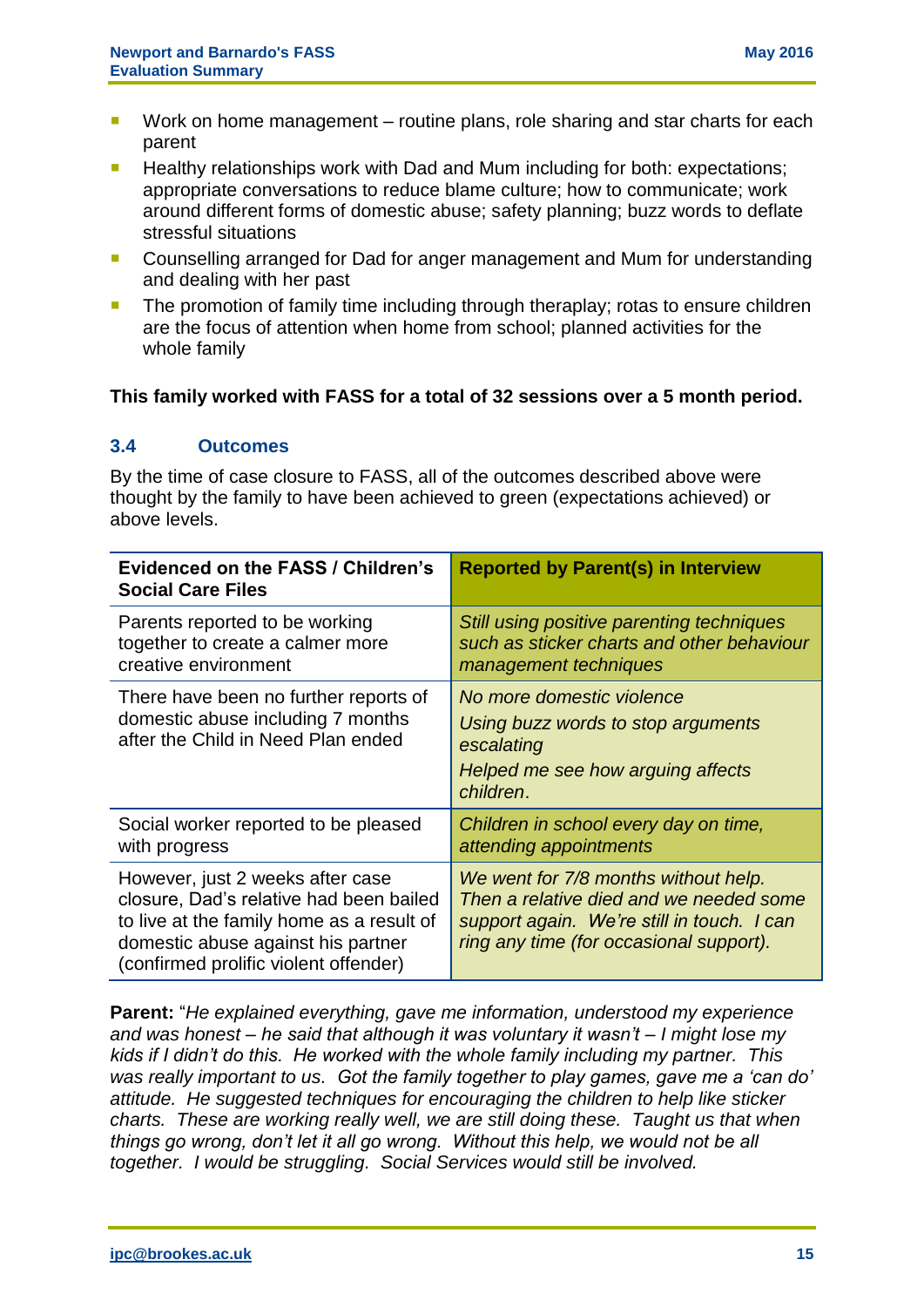# **4 Geraint**

## **4.1 Background information**

Geraint is a White British boy aged under one year at the start of the Child in Need FASS intervention. He lives with his Mum and one older sibling aged 4 years.

The relevant family history included:

- Significant domestic abuse between Geraint's Mum and an earlier partner not referred to Social Services
- $\blacksquare$  Mum problems with anxiety
- Mum a victim of local anti-social behaviour including from extended family members
- A (one year) earlier social care assessment centred on Mum's inability to consistently meet the needs of the older sibling including routines
- Barnardo's Young Families (Preventative) Service had been more recently working with this family for 9 weeks including providing a Nurturing Parenting Programme but were concerned about a lack of motivation from Mum to attend the programme and to prioritise the children's needs
- **The family home was described as generally cluttered and with a lack of routines**
- Geraint's father was wanting positive contact

## **4.2 Desired outcomes of the FASS Child in Need Plan intervention**

The outcomes requested by the social worker from FASS were:

- An improvement in home conditions
- **The older child getting to school regularly**
- Confidence building for Mum to implement routines and boundaries and maintain these

#### **4.3 The FASS Intervention**

This included:

- Good including warm and assertive initial engagement with Mum who was described as highly nervous and wary of the FASS intervention (also Social Services and child protection proceedings)
- An assessment that took 2 weeks and included 4 sessions (6 hours direct time).
- Subsequent goal setting

Subsequent work with the family included:

- **Miracle day; happiness scale and other similar activities**
- **Encouragement of Mum's partner to see himself as a parent and to establish** roles and responsibilities across the couple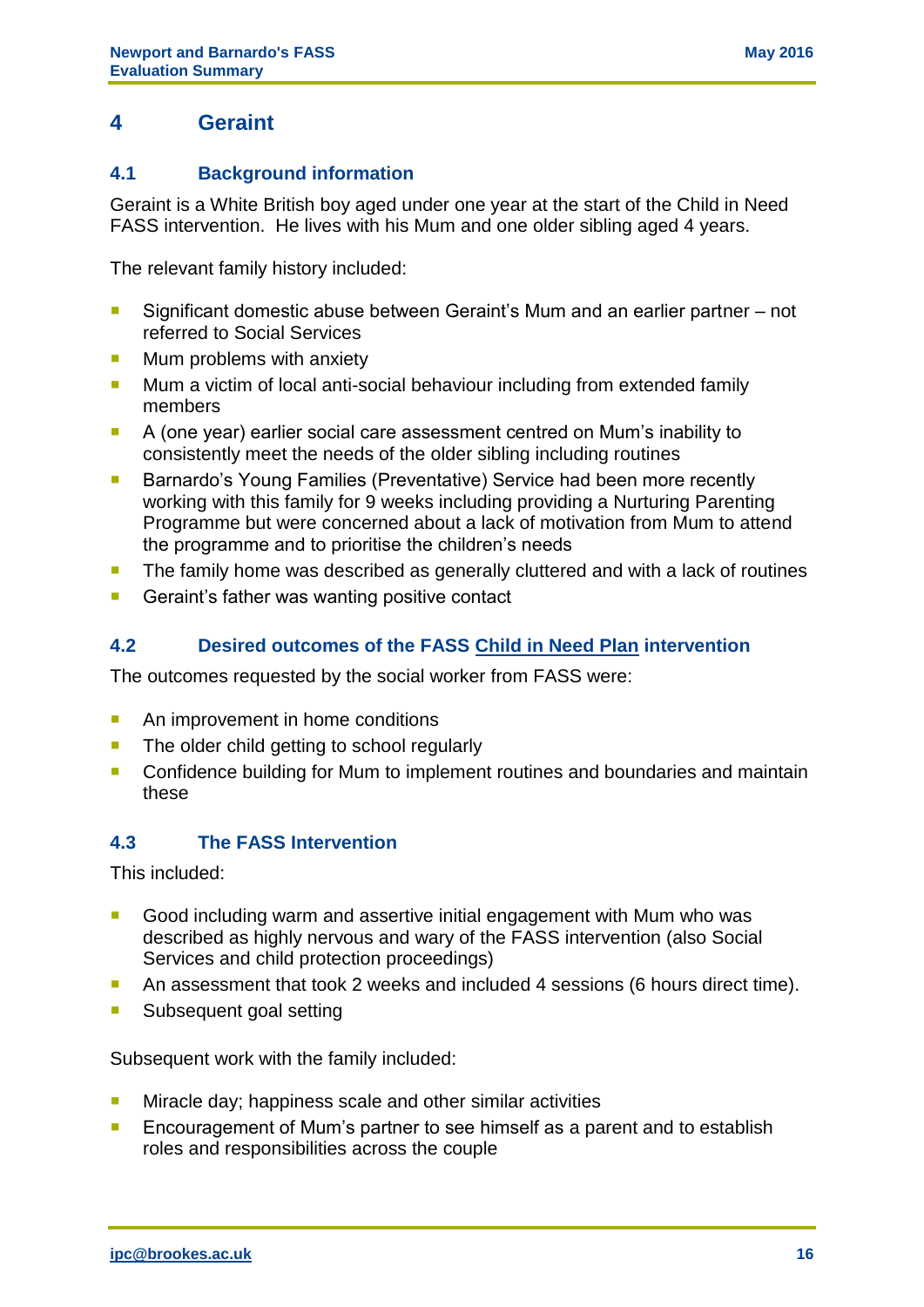- **Work around relationships between the parents including effective** communication
- **E** Establishment of routines including child sleeping in own room, not downstairs
- Role modelling of positive discipline techniques including rewards, ignoring and how to do this without resorting to hitting
- Role play for how to address negative remarks from others in the street

#### **This intervention took 4 months overall.**

#### **4.4 Outcomes**

At the final FASS review, all of the outcomes above were scored by Mum to be at green (good enough) level except in relation to self-esteem.

| <b>Evidenced on the FASS / Children's</b><br><b>Social Care Files</b>                                                                              | <b>Reported by Parent(s) in Interview</b>                                                                                                                       |
|----------------------------------------------------------------------------------------------------------------------------------------------------|-----------------------------------------------------------------------------------------------------------------------------------------------------------------|
|                                                                                                                                                    | Partner more involved as a parent "He has<br>a voice now"                                                                                                       |
|                                                                                                                                                    | Mum can see the consequences of parent<br>conflict on children "Helped me to see the<br>consequences of not being adult enough<br>and fighting"                 |
|                                                                                                                                                    | Mum says her self-esteem and confidence<br>has improved and she is going out now.<br>"She helped me build my confidence - I<br>can do this, I can keep my kids" |
| By the 6 month check-up post<br>intervention undertaken by FASS, the<br>children were off the Child in Need<br>Plan and closed to Social Services. | Mum says she communicates better with<br>her family and doesn't hit the children any<br>more                                                                    |
| The Social Worker notes before case<br>closure that these improvements have<br>been sustained for 5 months.                                        | Mum says her relationship with her partner<br>is better now                                                                                                     |
|                                                                                                                                                    | Mum says the older sibling's behaviour<br>has improved                                                                                                          |
|                                                                                                                                                    | House clean and tidy now                                                                                                                                        |

Mum: "*I was depressed and paranoid and wouldn't go out, everything was in a mess. I had turned to drink and drugs. I realised I would lose the kids if I didn't stop. I was close to losing them. It shook me up. I realised I needed help so my Social Worker got FASS. My FASS worker was very easy to talk to, it felt like she had chosen to help me, not just sent. When I saw a difference, that helped. It was a miracle change. I could see (through the questionnaires) that it was making a difference. She was like a counsellor. She said 'try this and persevere with it'. At first I didn't listen, but then I took it seriously. I let them help me*"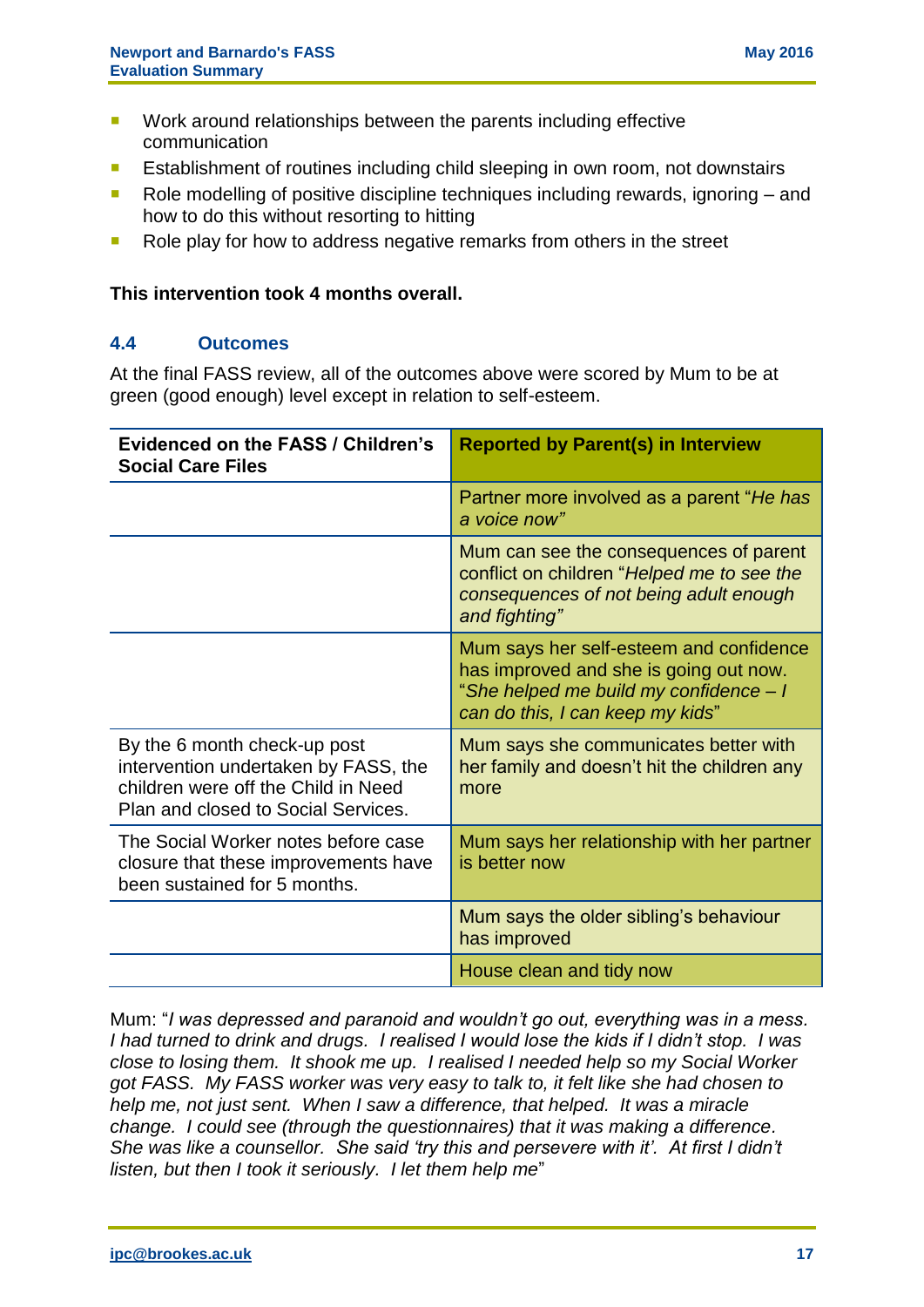# **5 Georgie**

## **5.1 Background information**

Georgie is a non- White British<sup>9</sup> boy aged almost 6 years at the start of this Child Protection Plan (including for Rehabilitation Home). He is living with his Mum, Dad and brother.

At the time of this FASS intervention, there had been a previous referral to Social Services about 2 years previously for an alleged physical assault of the boys made by Georgie's sibling. Some work was done with the family on this issue at the time before the case was closed.

More recently, the children were placed in Police Protection after another allegation that they were being hit by their father with a belt (school received the disclosures). Care proceedings were commenced. The parents were denying the physical abuse. The children were saying they wanted to go home.

# **5.2 Desired outcomes of the FASS rehabilitation home intervention**

The outcomes requested by the social worker for FASS were:

- **Support for parents to identify alternative strategies for disciplining their children**
- **Work with parents around appropriate expectations for their children**
- Work with Mum in relation to her understanding of what it is to be 'strict' without physically abusive
- Work with parents around emotional impact of excessive physical chastisement for a child

# **5.3 The FASS Intervention**

The family engaged readily with the initial assessment phase which took 10 days and 6 sessions. This was prior to the children returning home. The result was a really excellent, highly evidence-based assessment by FASS of the parenting capacity including identification of what was required by way of ongoing intervention and concluding with a highly structured plan of work.

The subsequent intervention involved:

- **The development of a detailed Safety Plan with the family to help them to identify** and implement strategies to avoid resorting to physical chastisement.
- **Exploration including with the use of 'cards' and games: the parents' preferred** future; family rules; expectations; values; parents' own experiences of being parented; penalties and rewards; what is abuse; emotional impact of abuse; kids needs cards; family star chart; bear cards; positive discipline methods (time out, choices and consequences, distraction, ignoring, problem solving and negotiating (learning about new strategies and implementing them).

 9 Specifics not recorded